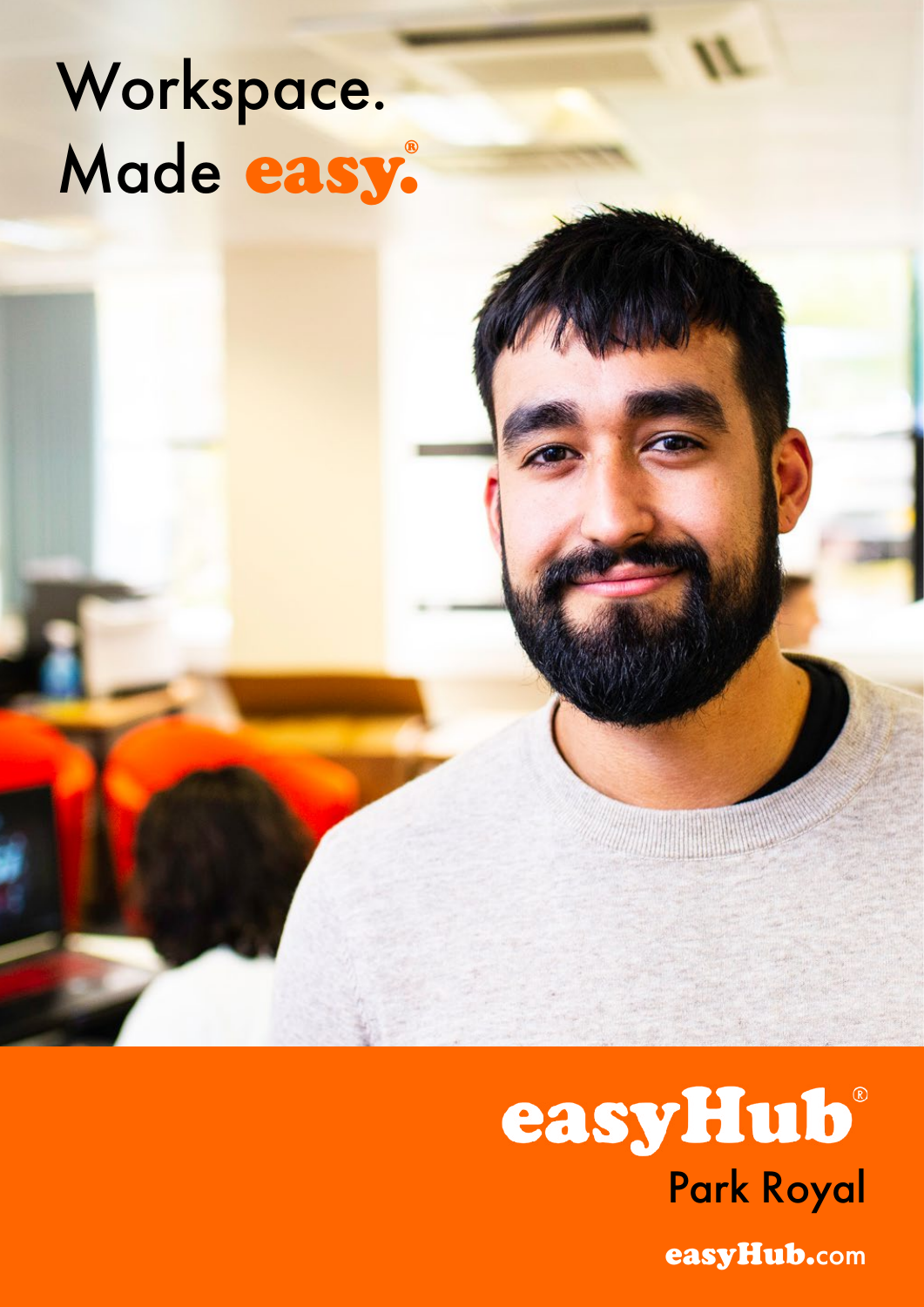



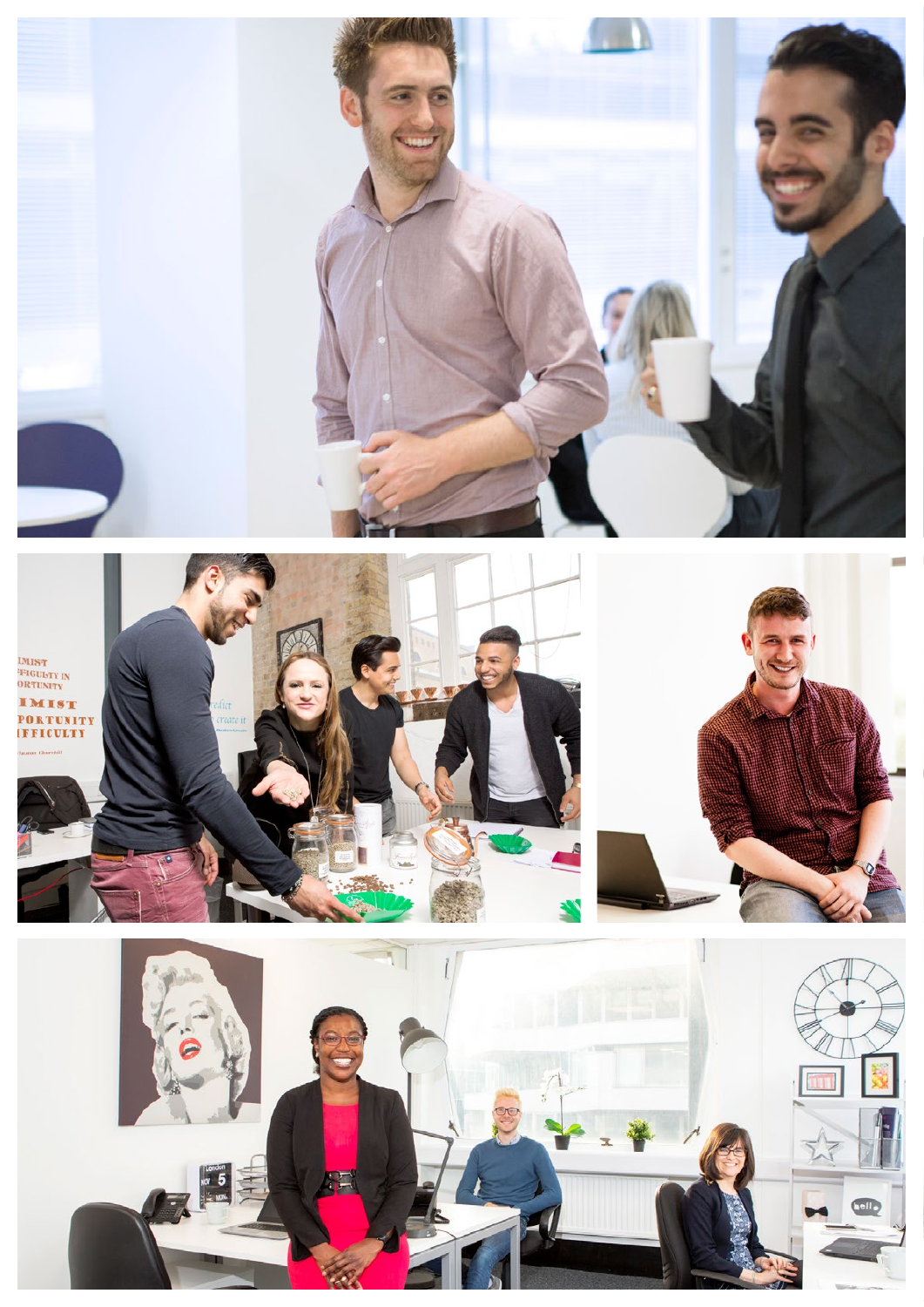# Workspace. Made easy.

easyHub is the workspace you were always hoping for.

It's the place where your business thrives. It's where you meet with your customers, secure that all-important business deal, create the next big idea and take on the world - from the comfort of your own office.

It's that familiar face in the crowd that you know you can trust.

easyHub<sup>®</sup>is where you get to dream big - and we'll help you do it. We'll take care of the day-to-day running of your workspace, leaving you to focus on growing your business.

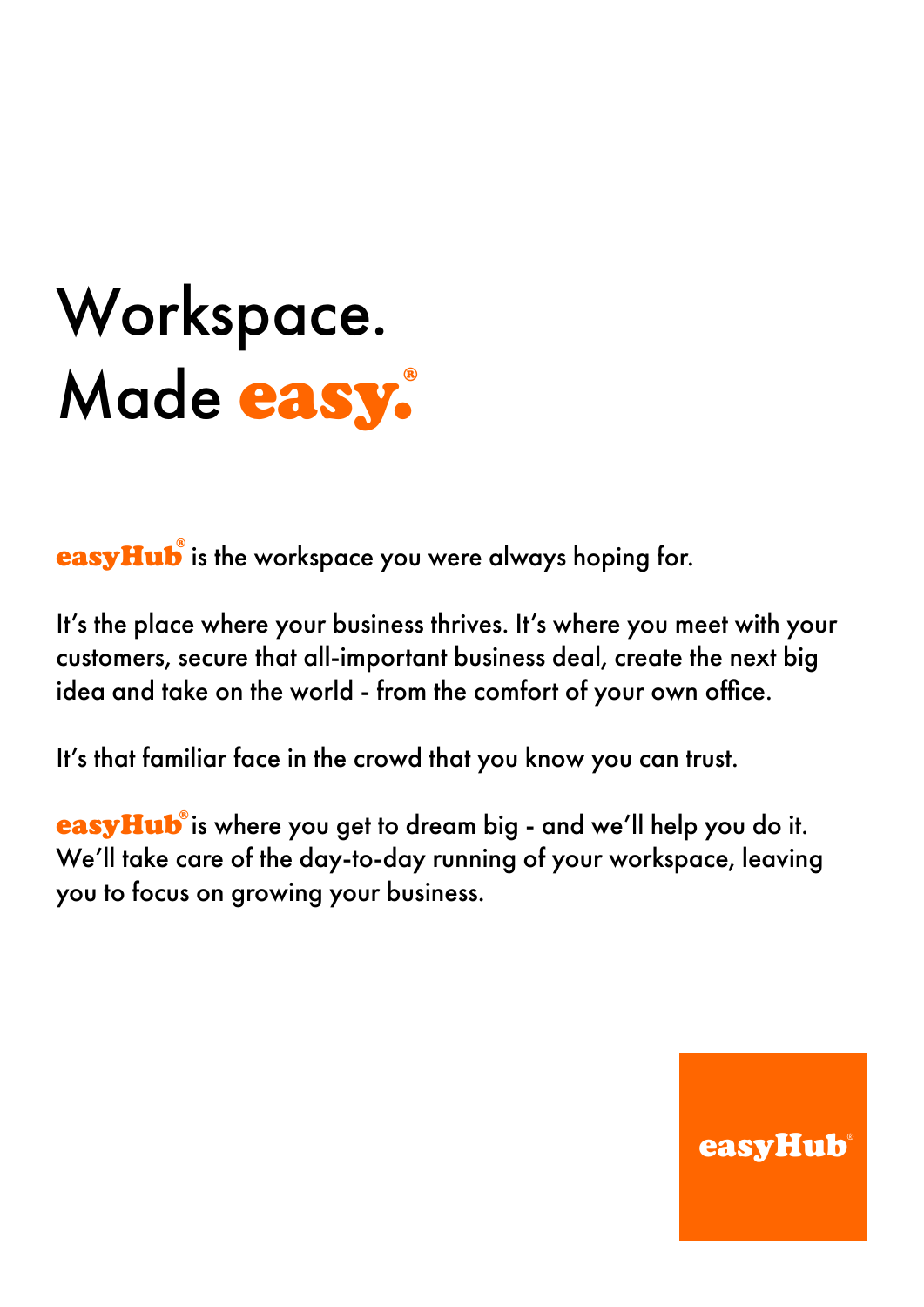## eacyH11 Park Royal Park Royal

At  $\mathop{\mathrm{easyHub}}\nolimits^{\!\bullet}$  we believe in taking the stress of running an office off of your hands so that you can focus on running your business.

Occupying a handy and convenient location on the North Circular Road, easyHub<sup>®</sup>Park Royal boasts modern workspace and a wide array of business services.

only moments away with a large selection of All the local amenities of Park Royal are shops, bars and restaurants surrounding the Hub.

Commuting is easy too with the Hanger Street and Park Royal tube station just 2 minutes' walk, providing fast and frequent services to London and surrounding areas. It's also located on the North Circular Road - offering customers the ideal place for commute to and from work.

Choose from workspace in various sizes and configurations, all available on flexible terms to suit businesses of all sizes. Customers also benefit from high speed internet, use of meeting room facilities, 24/7 access and much more making this the ideal place to base and grow your business.

Offering an extensive range of business support and administrative services including: meeting rooms, personalised call answering plus many more, easyHub take care of everything, allowing customers the space and flexibility to build and run a successful business.

easyHub®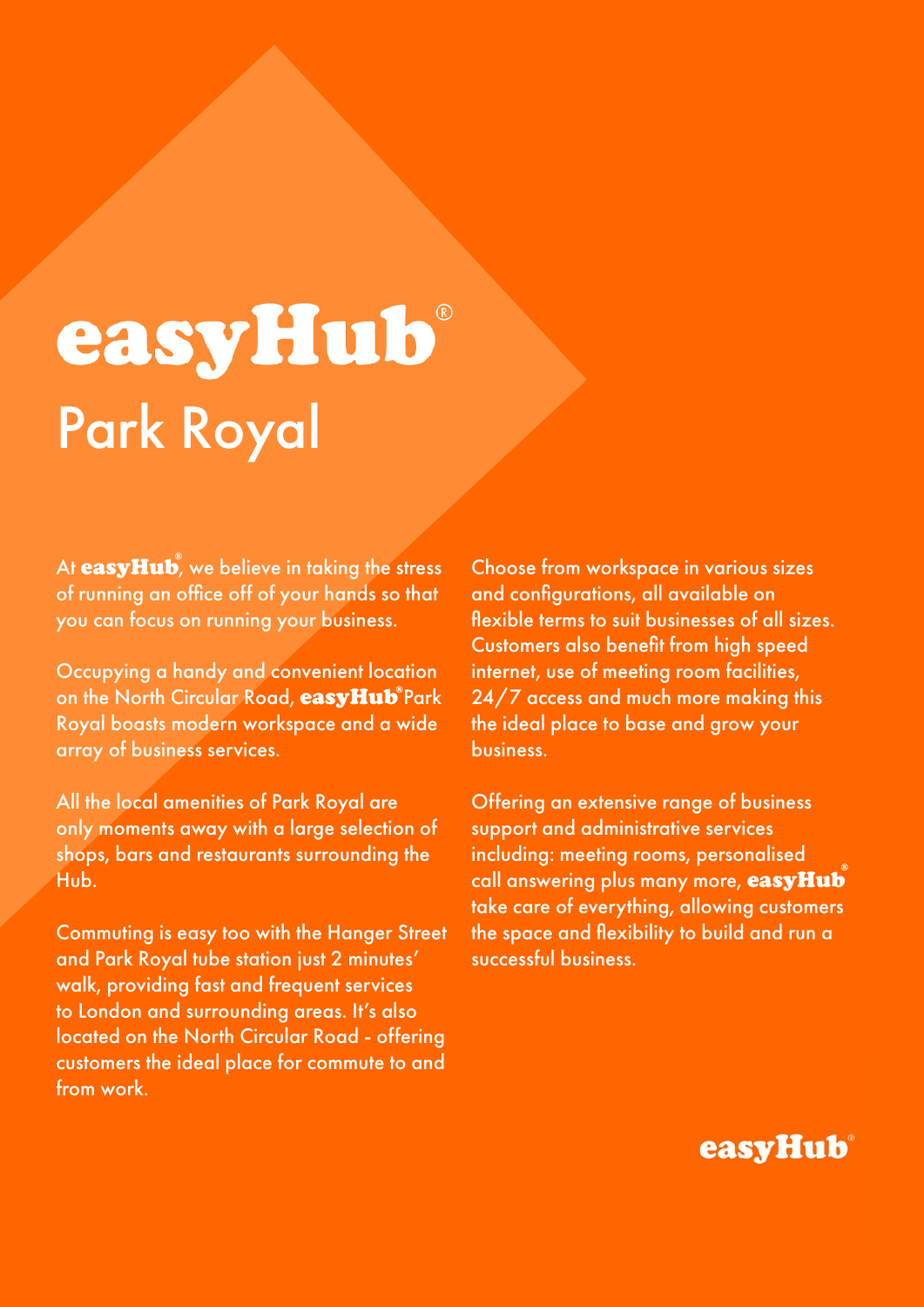

## Hub Benefits



Fully Serviced, flexible workspace facilities



Personalised call handling



24 hour access



Range of internet and telecoms packages



High speed internet



Great location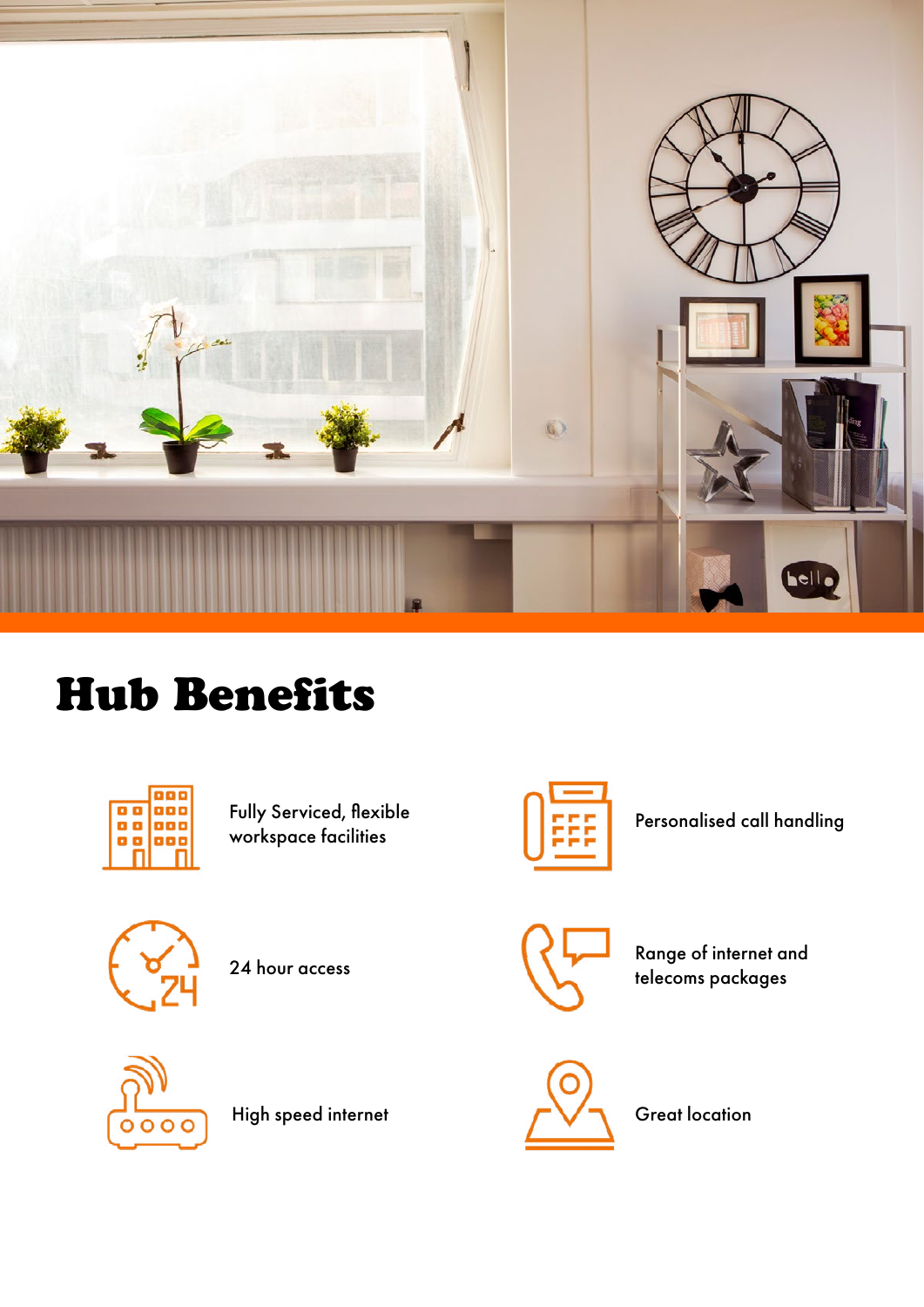

### How to find us

We'd love to tell you more about how we can help you run and grow your business To arrange a time to chat or for more details contact us at:

easyHub<sup>®</sup>Park Royal Hamilton House North Circular Road Park Royal London NW10 7XP

T: 08444 993 383 E: reservations@easyHub.com W: easyHub.com



Simply enter NW10 7XP into your 'Maps' app on your smartphone to get directions from your location to **easyHub**®Park Royal.

#### **Car**

- Hamilton House, Park Royal, London

#### Public Transport

- Park Royal Station is 1 mile away and Hanger Lane station just 0.7 miles away
- Bus routes stop moments from the front door

#### **Parking**

- Numerous car parking spaces available nearby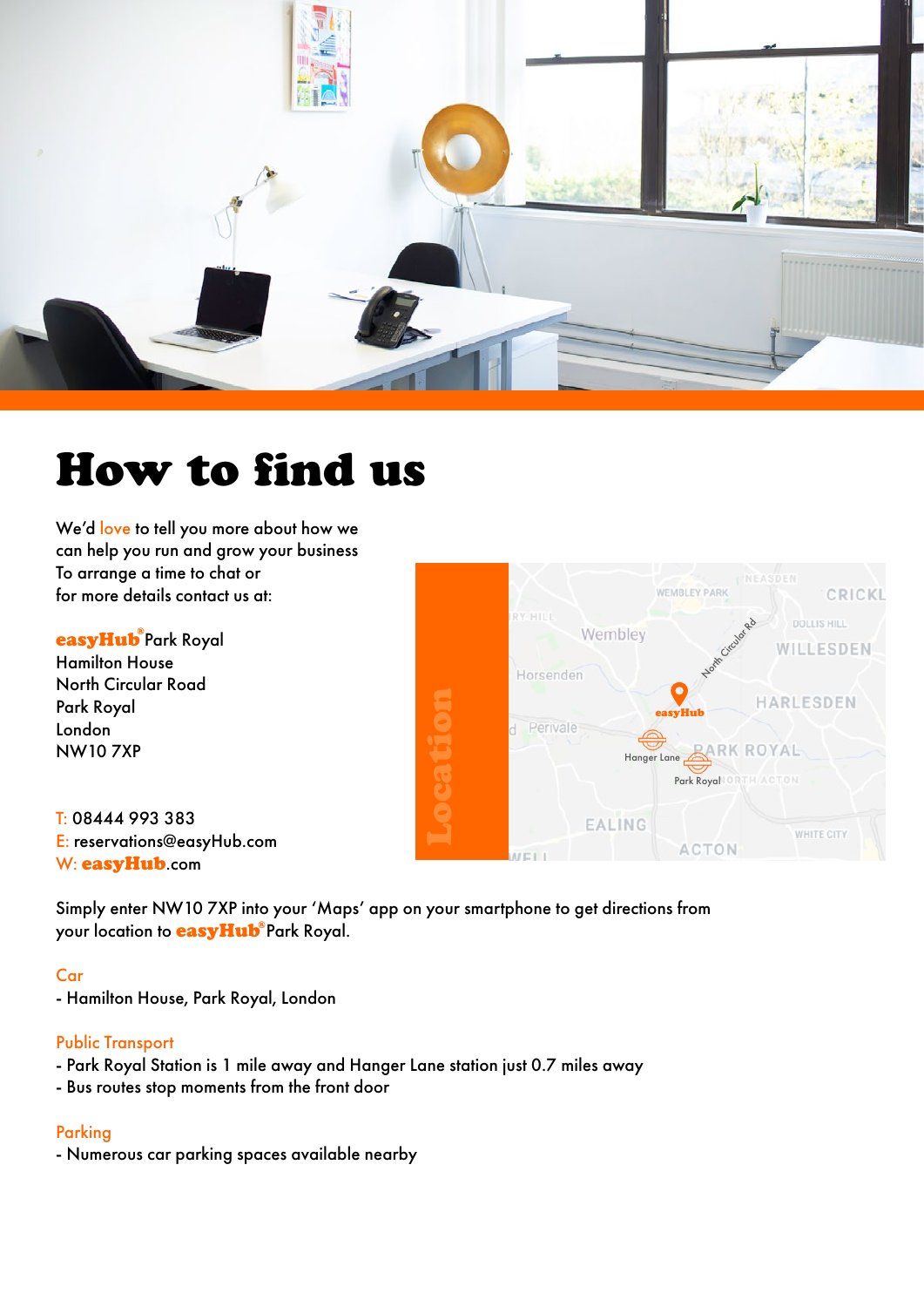### For more information, contact us



**easyHub.com** 

**X** reservations@easyHub.com



08444 993 383